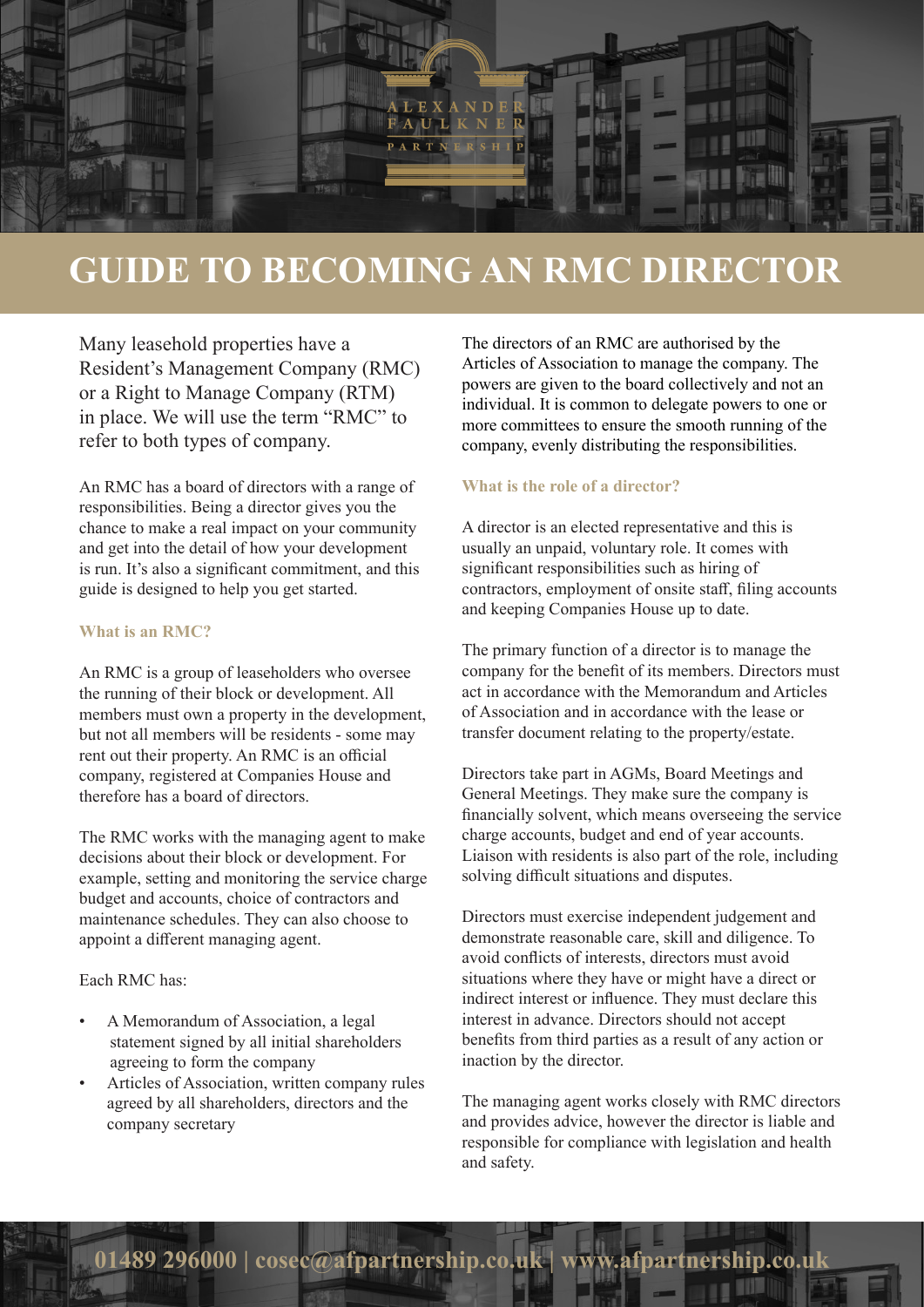

An RMC has a team of "officers" elected from the directors. These include a chairperson, treasurer and secretary. Very often, a managing agent offers a Company Secretariat service as this is a technical and specialist role.

#### **Who can become a director?**

There are no qualifications required to be a Director of an RMC, however you do need to be a property owner or leaseholder (as defined on the Land Registry Title).

The following rules apply to *all* developments:

- A director must be over 16 years old
- They must not have been previously disqualified
- They must not be an 'undischarged bankrupt' (ongoing bankruptcy proceedings)
- They don't need to live in the UK but must provide a UK address

In addition, the Memorandum and Articles of Association for your RMC may include rules about who can and can't become a director and this will be unique to each development. The Memorandum and Articles of Association may also prohibit the appointment of a director if one or more of the following conditions apply:

- If the person is considered to be physically or mentally incapable
- When several creditors reach agreement about outstanding debts owed
- The maximum number of Directors has been reached

A director can be appointed by election or by nomination from a current director, at a general meeting of the directors. Once approved, the new director must fill out an AP01 form.

#### **Liability**

Directors can be held personally liable for legislation breaches. Personal liability is unlimited and your assets could be at risk. Directors can even be held responsible for the actions of the board as a whole, for example, in the case of financial mismanagement. We therefore advise directors to take out Directors and Officers insurance

## **Removal of directors**

Shareholders may remove a director at any time by ordinary resolution, regardless of the Articles. Notice must be given to the company and the individual for such a removal. The director has the right to appeal against the decision. Removal can only take place by way of a resolution approved by shareholders or members at a general meeting.

## **Company with no directors**

Many companies only have one director. In the event that the sole director were to resign or die, any shareholder may request the company secretary to convene a shareholders meeting to appoint a new director.

Should no other directors come forward, the company would be in breach of Companies Act and be dissolved. If this is an RTM Company, the resident directors would lose control and the management functions would be returned to the Freeholder. It is for this reason we would normally suggest 2-5 directors be appointed.